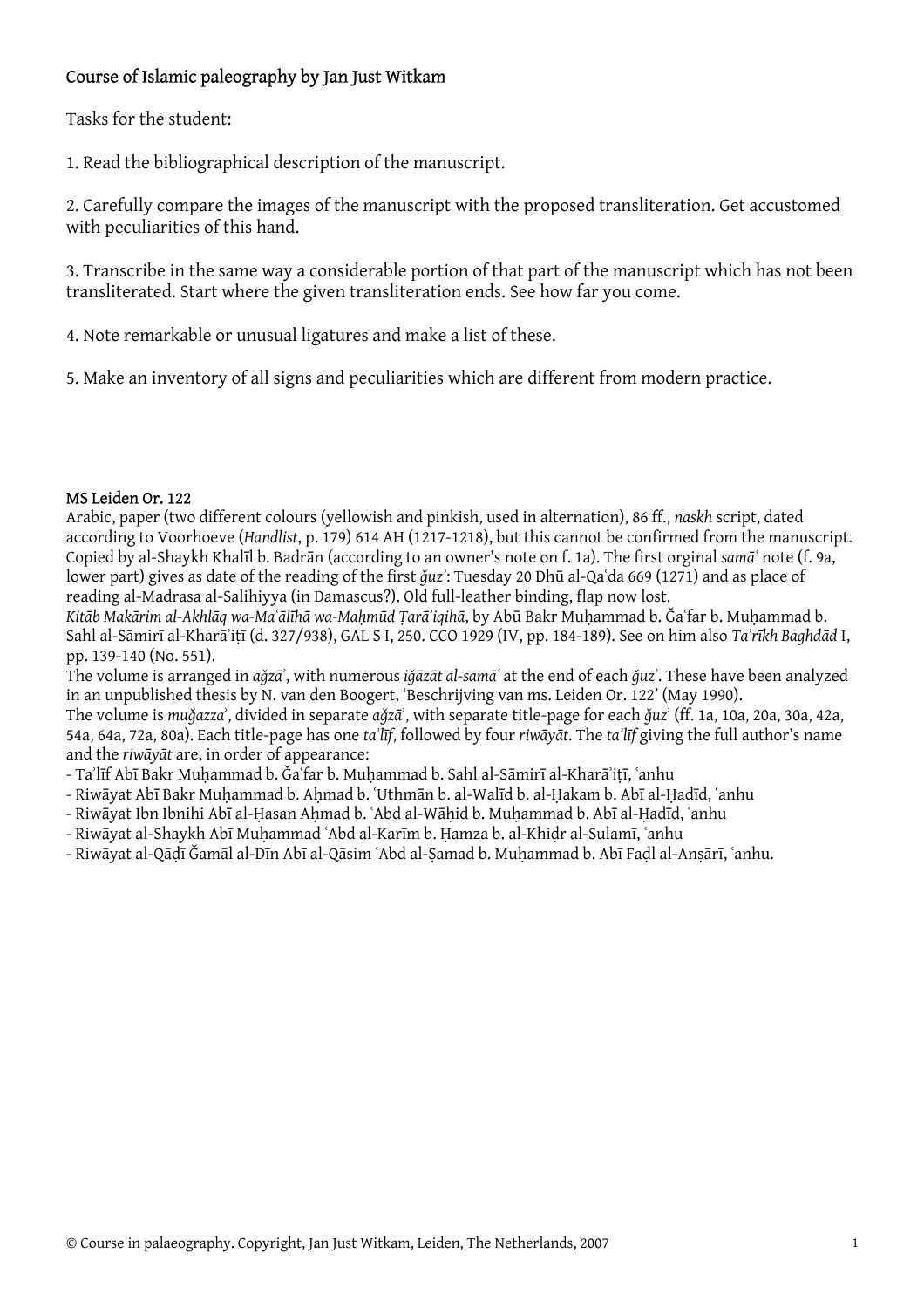ACA  $199$ 

Title-page of the first ğuz' of Kitāb Makārim al-Akhlāq wa-Ma'ālīhā wa-Maḥmūd Țarā'iqihā, by Abū Bakr Muḥammad b. Ǧaʿfar b. Muḥammad b. Sahl al-Sāmirī al-Kharāʾiṭī, with notes of *taʾlīf* and *riwāya*. MS Leiden Or. 122, f. 1a.

© Course in palaeography. Copyright, Jan Just Witkam, Leiden, The Netherlands, 2007 2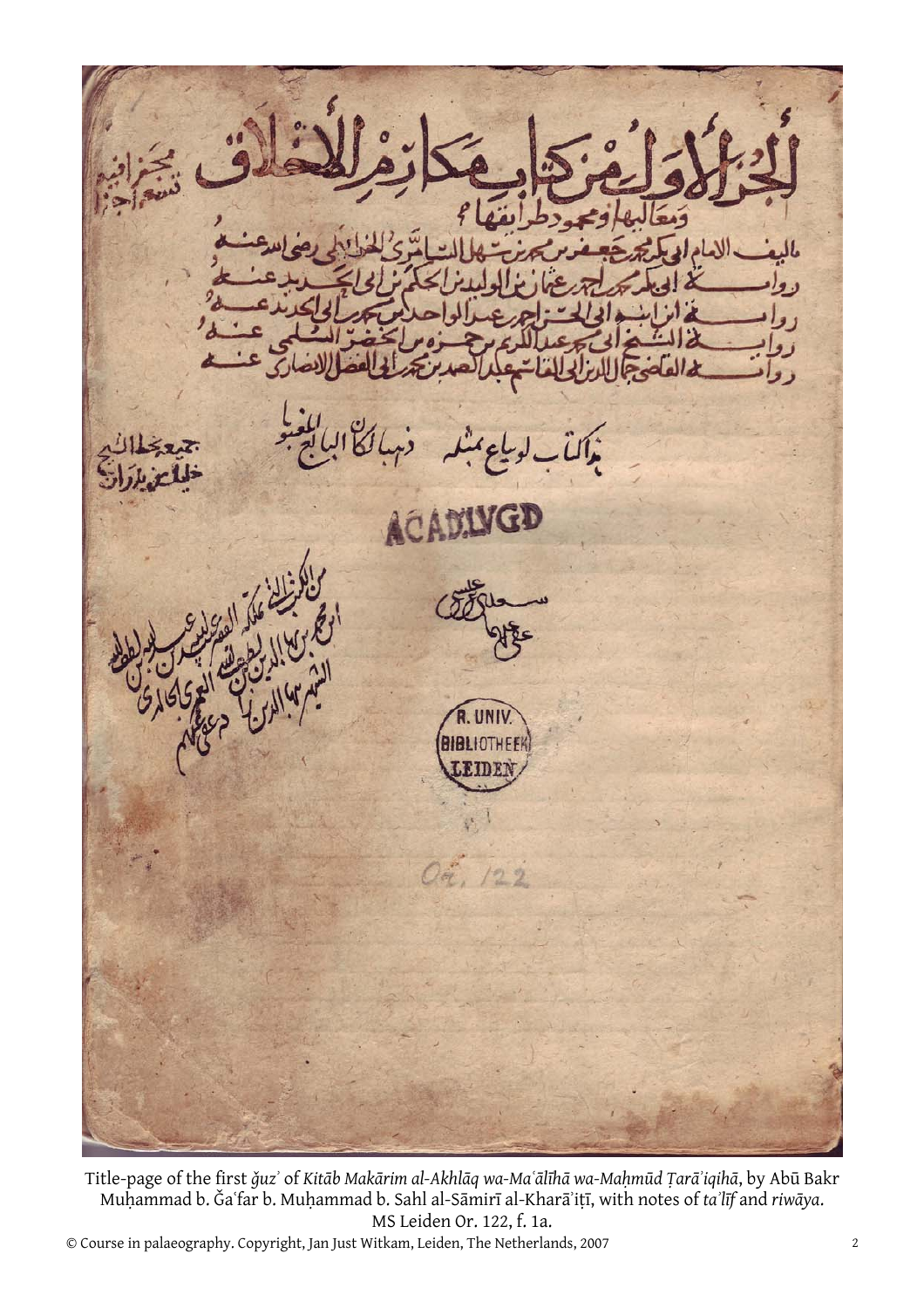بسم الله الرحمن الرحيم ورب يسر وأعن بفضلك يا كريم |

اخبرنا القاضى الامام العالم شيخ القضاه بقية السلف جمال الدين ابو القاسم عبد الصمد بن محمد | ابن ابى الفضل الانصارى الحرستنانى رحمه االله قراه عليه ونحن نسمع قيل له اخبرك الشيخ ابو محمد عبد الكريم | ابن حمزه بن الخضر السلمى قراه عليه وانت تسمع فى يوم الثلثا الثالث والعشرين من شوال سنه ست وعشرين | وخمسمايه فاقر به قال اԩنا ابو الحسن احمد بن عبد الواحد بن محمد بن ابى الحديد السلمى قال ىنا جدى ابو بكر | محمد بن احمد بن عثمان بن الوليد السلمى فى شعبان سنه احدى واربعمايه اىنا ابو بكر محمد بن جعفر بن محمد بن سهل | السامرى الخرايطى قدم علينا دمشق فى شهر رمضان سنه خمس وعشرين وثلثمايه فيما قرى ونحن نسمع | قال اول آتاب مكارم الاخلاق ومعاليها وطرايق محمودها، جماع ابواب الطرايق | المحموده والاخلاق الرضيه هـ

**باب الحث على الاخلاق الصالحة** | والترغيب فيها، حدثنا احمد بن منصور الرمادى واحمد بن ملاعب البغدادى قالا ԩنا سعيد | ابن منصور قال بنا عبد العزيز بن محمد عن محمد بن عجلان عن القعقاع بن حكيم عن ابى صالح عن ابى هريره | قال قال رسول الله صلى الله صلى الله عليه وسلم انما بعثت لاتمم صالح الاخلاق، اخبرنا ابو بكر بنا احمد بن منصور | بنا سعيد بن الحكم بن ابى مريم قال ابنا يحيى بن ايوب حدثنى محمد بن عجلان عن القعقاع بن حكيم عن ابى صالح | عن ابى هريره عن النبى صلى االله عليه وسلم مثل ذلك، اخبرنا ابو بكر بنا ابر هيم بن عبدالله بن الجنيد الخيلى | وابر هيم بن عبد الرزاق الضرير بكرخ سر من راى قالا بنا احمد بن عبدالله بن يونس بنا الفضيل بن عياض عن | محمد الصنعانى عن معمر عن ابى حازم عن سهل بن سعد الساعدى قال قال رسول االله صلى االله عليه وسلم ان الله | يحب معالى الاخلاق ويكره سفسافها، وقال ابر هيم بن الجنيد محمد بن ثور الصنعانى، اخبرنا | ابو بكر ىنا نصر بن منصور ابو داود الصاغاني ىنا ابو عبيد ىنا ابو معويه عن الحجاج بن ارطاه عن سليمان | ابن شحيم عن طلحه بن عبيدالله بن كرمز عن النبي صلى الله عليه وسلم مثل ذلك، اخبرنا ابو بكر ىنا نصر | ابن داود الصاغانى ىنا ابو نعيم الفضل بن دكين ىنا سفيان عن حبيب بن ابى ثابت عن ميمون بن ابي شبيب | عن ابي ذر قال قال لي رسول الله صلى الله عليه وسلم يا با ذر اتقى الله حيث كنت وخالق الناس بخلق | بخلق حسن، اخبرنا ابو بكر بنا على بن داود القنطرى بنا عبدالله بن صالح كاتب الليث بن سعد | قال بنا حرمله بن عمر ان ان ابا السمط سعيد بن ابى سعيد المهرى حدثه عن ابيه عن عبدالله بن عمر و | ابن العاص ان معاذ بن جبل ار اد سفر ا فقال ير سول الله او صنى قال اعبد الله و لا تشرك به شيا | قال يرسول الله زدنى قال اذا اسات فاحسن قال يرسول الله زدنى قال استقم ولتحسن خلقك، | اخبرنا ابو بكر بنا ابو قلابه عبد الملك بن محمد بن عبدالله الرقاشى بنا عبد الرحمن بن المبرك بنا خلد بن الحرث | قال حدثنى < قال سمعت جلا بن جرير وكذا فى الصل > جرير بن عبدالله قال سمعت <كذا> جرير <كذا> بن عبدالله يقول قال لى رسول الله صلى الله عليه وسلم انك | امر وقد حسن الله خلقك فاحسن خلقك، اخبرنا ابو بكر بنا احمد بن ملاعب بنا ابو غسان | بنا ابر هيم بن يوسف بن ابى اسحق عن ابيه عن ابى اسحق قال سمعت البرا بن عازب يقول كان رسول الله | صلى الله عليه وسلم احسن الناس وجها احسنهم خلقا، اخبرنا ابو بكر ىنا على حرب ||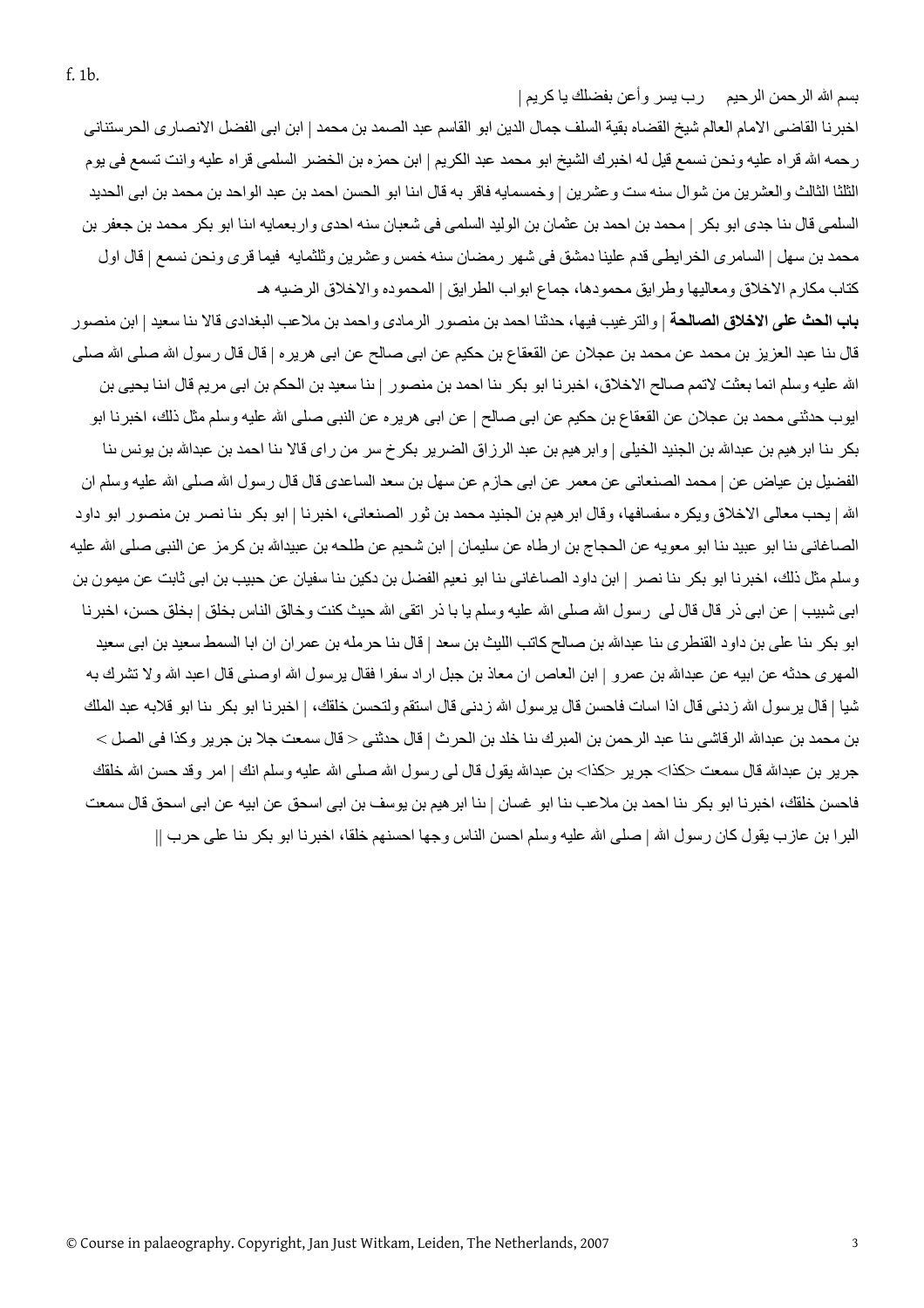دب بَسِتروأَعرَ بِفصَلَ بِإِلَهِم والله الرح بام العالم  $\frac{d}{dt}$  $~\prime~$ 

Beginning of Kitāb Makārim al-Akhlāq wa-Ma'ālīhā wa-Maḥmūd Ṭarā'iqihā, by Abū Bakr Muḥammad b. Ǧaʿfar b. Muḥammad b. Sahl al-Sāmirī al-Kharāʾiṭī. MS Leiden Or. 122, f. 1b.